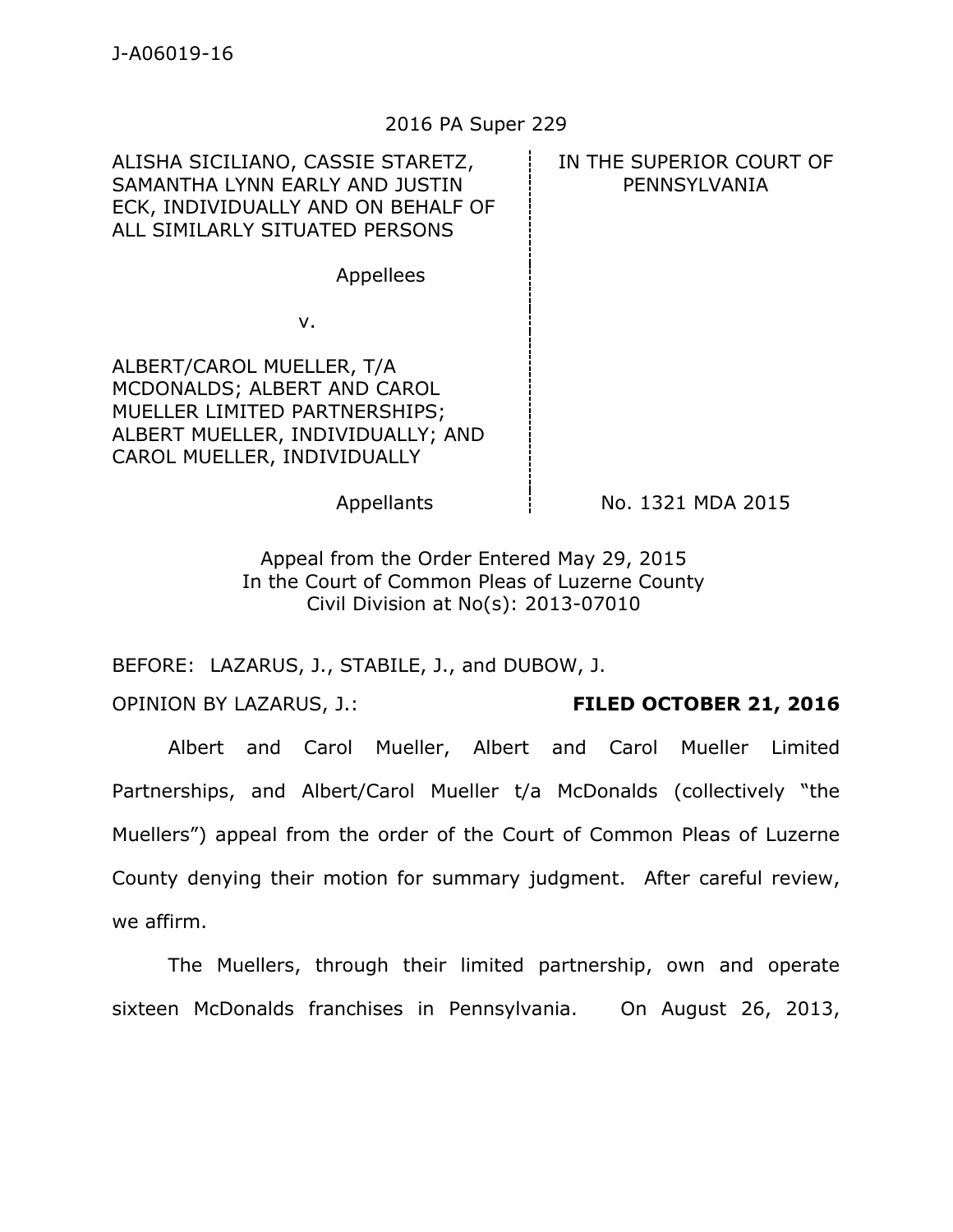Plaintiffs, a class consisting of current and former McDonalds' hourly employees<sup>1</sup>, filed an action against the Muellers alleging violations of the Pennsylvania Wage Payment and Collection Law (WPCL). 43 P.S. § 260.3. Specifically, Plaintiffs alleged that the Muellers violated the WPCL by paying their wages from November 2010 to July 2013 through a mandatory JP Morgan Chase Payroll Card rather than by cash or check. Plaintiffs sought, *inter alia*, compensatory and punitive damages as well as counsel fees and litigation costs.

On May 14, 2015, the trial court certified this matter as a class action. Shortly thereafter, on May 29, 2015, the court denied the Muellers' motion for summary judgment; the court included in the order a statement that the matter involved a controlling question of law, as to which there is substantial ground for difference of opinion, the immediate appeal of which might materially advance the ultimate termination of the matter. *See* 42 Pa.C.S. § 702(b) (interlocutory appeals by permission).<sup>2</sup> The Muellers filed a petition to appeal the May 29, 2015 order, which this Court granted on August 3,  $2015.<sup>3</sup>$ 

\_\_\_\_\_\_\_\_\_\_\_\_\_\_\_\_\_\_\_\_\_\_\_\_\_\_\_\_\_\_\_\_\_\_\_\_\_\_\_\_\_\_\_\_

 $1$  Plaintiffs averred that Appellants allowed managerial employees to be paid wages by direct deposit. Plaintiffs' Amended Complaint, 8/26/13, at 19.

 $2$  Plaintiffs'/Appellees' motion to dismiss this interlocutory appeal is denied.

 $3$  On October 19, 2015, the Muellers filed a Petition for Extraordinary Relief in the Supreme Court, which was denied on December 10, 2015.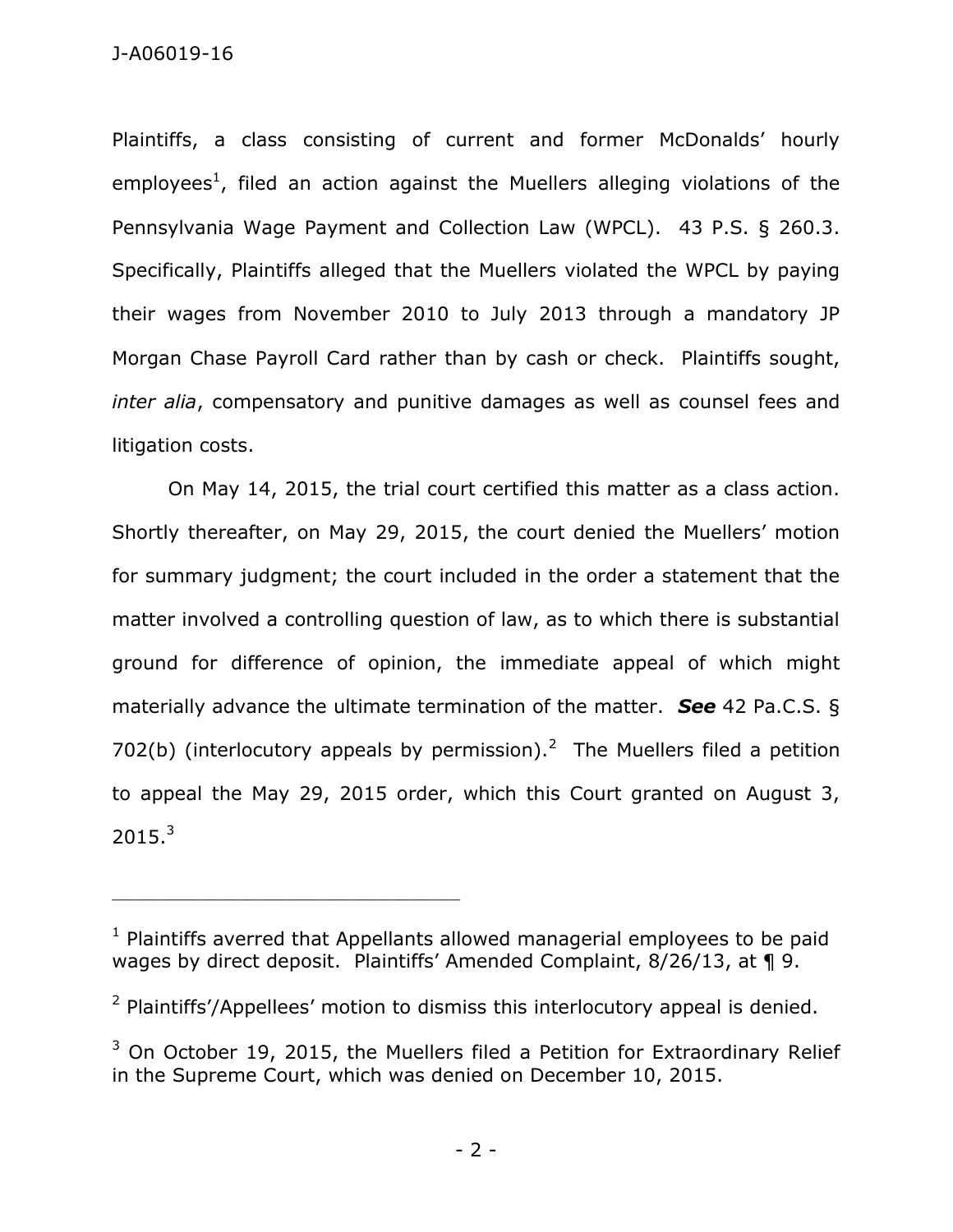The sole issue on appeal, a question of first impression, is whether mandatory payment of wages by payroll debit card ("payroll card") meets the requirement of section 260.3 of the WPCL that "wages shall be paid in lawful money of the United States or check." 43 P.S. § 260.3. We conclude that it does not, and, therefore, we affirm the trial court's order.

Our standard of review of an order granting or denying summary judgment is well-settled:

We view the record in the light most favorable to the nonmoving party, and all doubts as to the existence of a genuine issue of material fact must be resolved against the moving party. Only where there is no genuine issue as to any material fact and it is clear that the moving party is entitled to a judgment as a matter of law will summary judgment be entered. Our scope of review of a trial court's order granting or denying summary judgment is plenary, and our standard of review is clear: the trial court's order will be reversed only where it is established that the court committed an error of law or abused its discretion.

*Daley v. A.W. Chesterton, Inc.*, 37 A.3d 1175, 1179 (Pa. 2012) (citation

omitted).

Section 260.3(a) of the WPCL provides, in relevant part:

Wages other than fringe benefits and wage supplements. Every employer shall pay all wages, other than fringe benefits and wage supplements due to his employes on regular paydays designated in advance by the employer. . . . **The wages shall be paid in lawful money of the United States or check**.

43 P.S. § 260.3(a) (emphasis added).

As our analysis involves interpreting section 260.3 of the WPCL, we begin by considering the Statutory Construction Act. 1 Pa.C.S.A. §§ 1501, *et seq*. The Statutory Construction Act is clear: the objective of all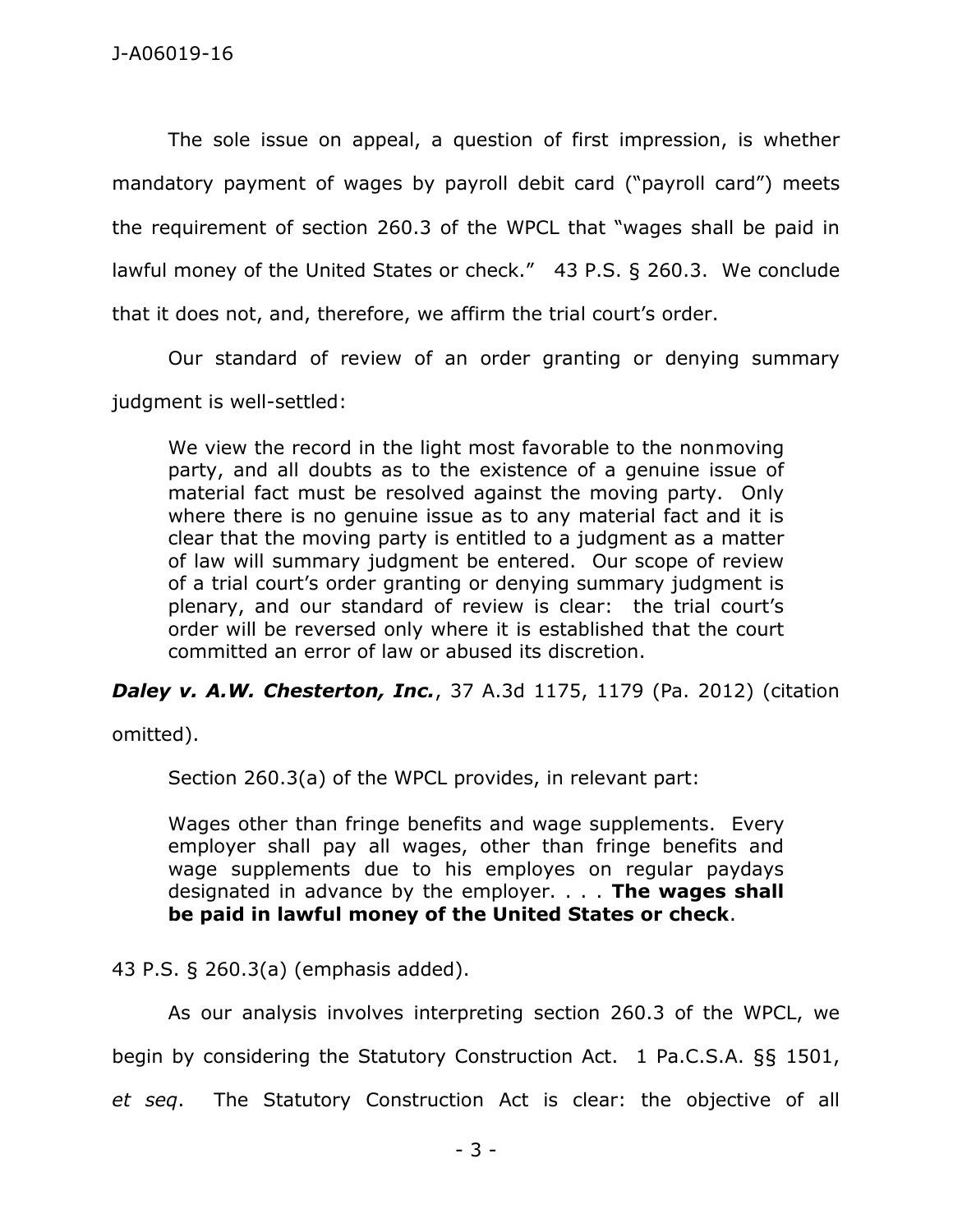interpretation and construction of statutes is to ascertain and effectuate the intention of the legislature. 1 Pa.C.S.A. § 1921(a). Our Supreme Court has found that "the best indication of the General Assembly's intent is the plain language of the statute." *Ario v. Ingram Micro, Inc.*, 965 A.2d 1194, 1201 (Pa. Super. 2009), citing *Martin v. Commonwealth, Dep't of Transp., Bureau of Driver Licensing*, 905 A.2d 438, 443 (Pa. 2006). *See* 1 Pa.C.S.A. § 1921(b) (when words of statute are clear and unambiguous, there is no need to look beyond plain meaning of statute "under the pretext of pursuing its spirit."). Only where the words of a statute are not explicit, or they are ambiguous, is there need to resort to consideration of the factors in aid of construction enumerated in 1 Pa.C.S.A. § 1921(c). *See Commonwealth v. Fithian*, 961 A.2d 66, 74 (Pa. 2008).

The WPCL states that wages "shall be paid in lawful money of the United States or check." 43 P.S. § 260.3. The language is clear. A debit card is not "lawful money" and it is not a "check" as contemplated by the drafters of the WPCL. We agree with the learned trial judge, the Honorable Thomas Burke, Jr., that the Legislature obviously did not contemplate the concept of a payroll debit card when it adopted the language of section 260.3 in 1961.

The term "check" is defined in the WPCL as follows: "A draft drawn on a bank and payable on demand." 43 P.S. § 260.2(a). A "draft," though not defined in the WPCL, is "[a]n unconditional written order signed by one person (the drawer) directing another person (the drawee or payor) to pay a

- 4 -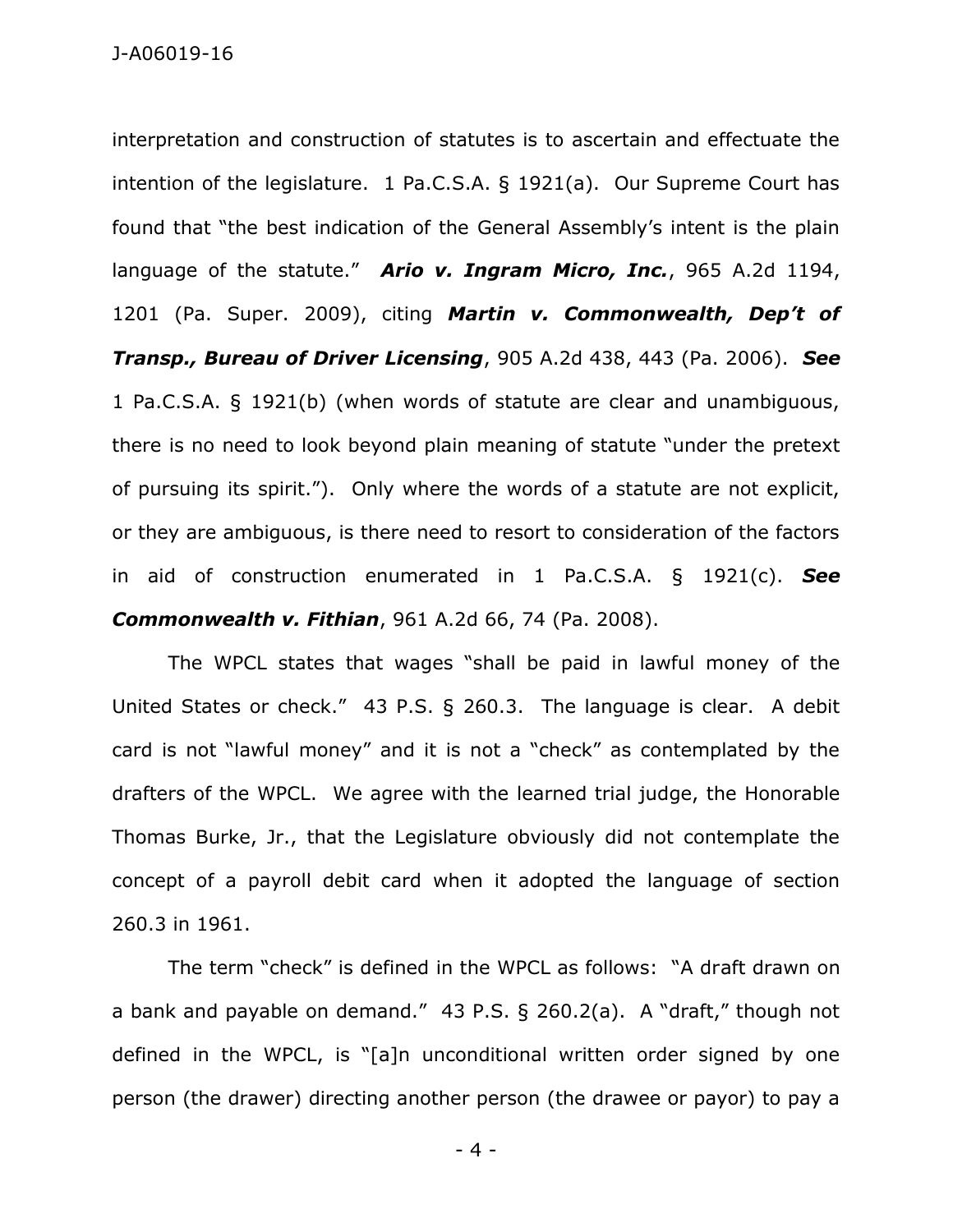certain sum of money on demand or at a definite time to a third person (the payee) or to bearer. A check is the most common example of a draft." Black's Law Dictionary (10<sup>th</sup> ed. 2014).

The term "lawful money" is not defined in the statute; however, its common definition or approved usage does not include a debit card. *See* 1 Pa.C.S. § 1903 (where terms are not defined in statutes, Statutory Construction Act requires words and phrases to be construed by their common and approved usages). The Statutory Construction Act itself defines "money" as: "Lawful money of the United States." 1 Pa.C.S. § 1991. Black's Law Dictionary defines "lawful money" as: "Money that is legal tender for the payment of debts." Black's Law Dictionary (10th ed. 2014). "Legal tender" is defined as follows: "The money (bills and coins) approved in a country for the payment of debts, the purchase of goods, and other exchanges for value." *Id.* The dictionary defines "money" as: "something generally accepted as a medium of exchange, a measure of value, or a means of payment: officially coined or stamped metal currency."

## *See Merriam-WebsterDictionary* [http://www.merriam-](http://www.merriam-webster.com/dictionary/money)

[webster.com/dictionary/money.](http://www.merriam-webster.com/dictionary/money) None of these definitions includes a debit card or a payroll debit card.<sup>4</sup>

 $4$  Shortly after this litigation was instituted, Representative Gerald J. Mullery (Luzerne County) introduced legislation to amend the WPCL. The bill was referred to the Committee on Labor and Industry on June 2, 2015. *See* 2015 Pennsylvania House Bill No. 1274, Pennsylvania One Hundred Ninety- *(Footnote Continued Next Page)*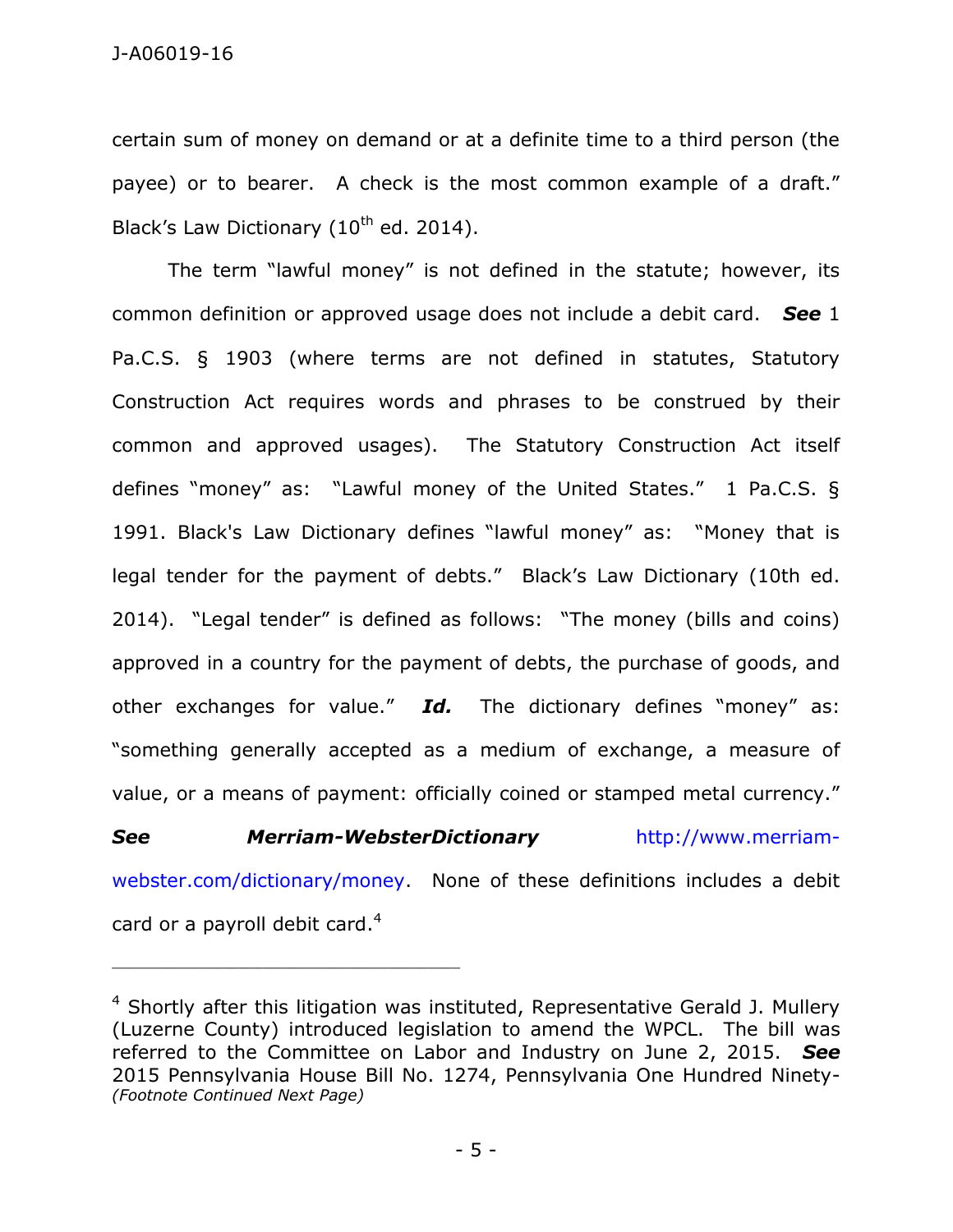The Muellers' argument that a debit card is the "functional equivalent" of a check or lawful money is unavailing, particularly because the payroll cards, which were mandatory for hourly employees, forced users to incur fees, including over-the-counter cash withdrawal fees and inactivity fees, unless the employees complied with the requirements of the bank/company issuing and managing the debit cards. For example, the fee schedule indicates the cardholder was limited to one free withdrawal per deposit, and thereafter each withdrawal carried a \$5.00 fee. *See* Amended Complaint, 8/26/13, at ¶¶ 61, 96, 118, 143, 154.

In an *amicus* brief in support of the Muellers, the American Payroll Association (APA) argues that the Legislature has made clear that an employer may satisfy the requirements of the WPCL when "lawful money or

*(Footnote Continued)* \_\_\_\_\_\_\_\_\_\_\_\_\_\_\_\_\_\_\_\_\_\_\_

Ninth General Assembly - 2015-2016 (June 02, 2015). The proposed amendment allows employers to pay an employee's wages in the form of a payroll debit card. The bill adds "payroll card" to the manner in which wages shall be paid under the WPCL, provided the "employe *voluntarily* provides advance authorization, in writing, permitting payment of the employe's wages in this manner." *See* H.B. 1274, June 2, 2015, Section 3(4) (emphasis added). The bill also proposes definitions of "Lawful money" and "[p]ayroll card," defining "[l]awful money" as "legal tender of the United States[,]" and "Payroll card" as "[a] prepaid card or other device used by an employe to access wages from a payroll card account." *See* H.B. 1274, June 2, 2015, Section 2.1. The proposed legislation "establishes requirements and parameters for employers using payroll debit cards in the payment of employee wages, ensuring increased protection for workers. Required guidelines will not only ensure that employees have access to the full amount of their wages, but are provided with *unlimited, no-cost access to their accounts***.**" Mullery, Co-Sponsorship Memoranda, 2/3/15 (emphasis added).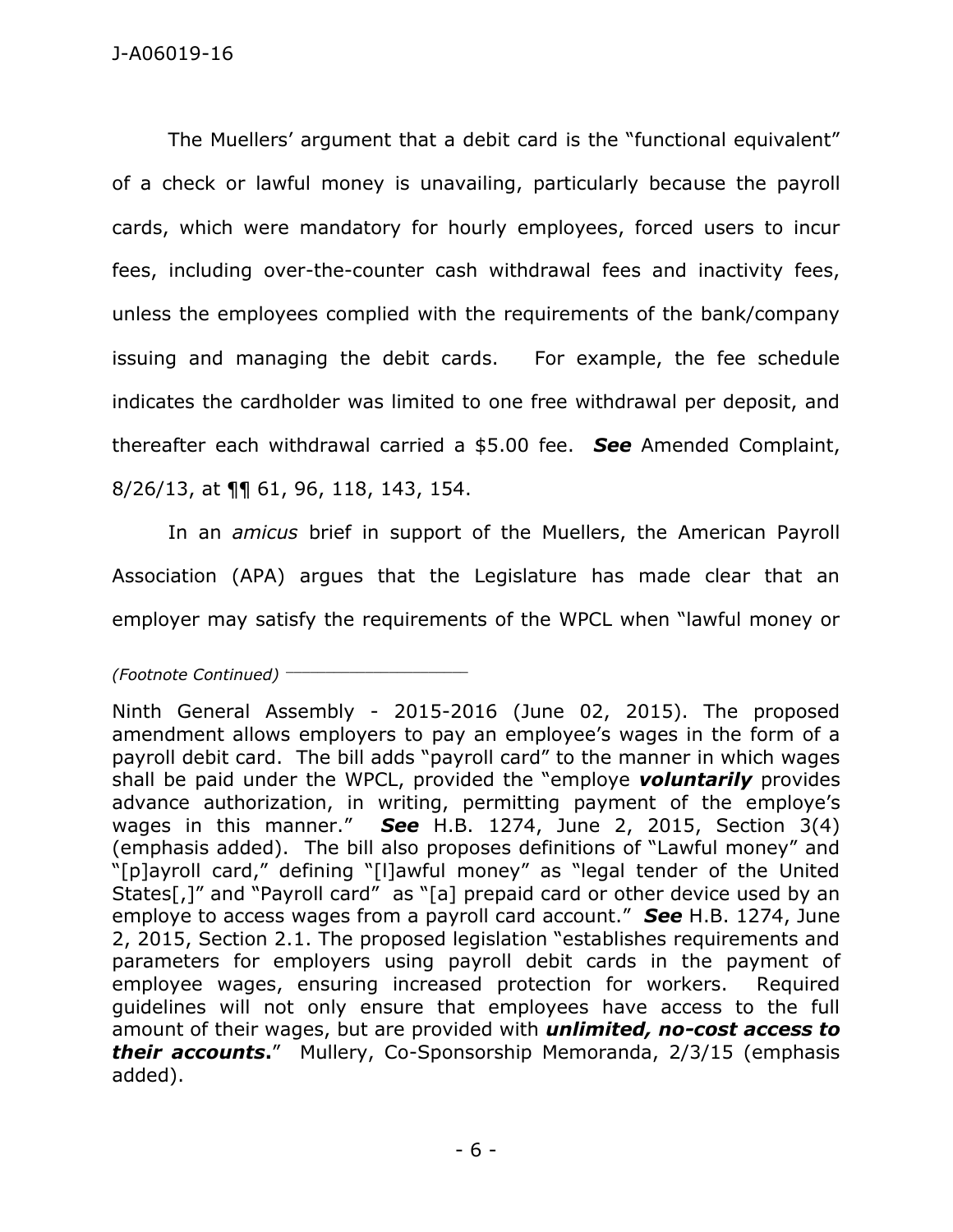a check is not involved by depositing an employee's wages into an account at a financial institution[.]" *See* Brief of Amicus Curiae American Payroll Association, at 10. The APA cites to section 6121 of the Banking Code, which provides:

For the purposes of any statute, rule or regulation requiring any payment to be made in lawful money or by check, whether for wages, salaries, commissions or other claims of any kind, such payment may be made by credit to an account in a bank, credit union or other financial institution authorized to accept deposits or payments designated by the recipient of such payment *if the recipient has requested such method of payment in writing*.

7 P.S. § 6121 (emphasis added). Amicus argues that, "[b]y definition, payroll cards involve the deposit of wages into an employee's account at a financial institution." *Id.* at 11. However, what the Muellers fail to address is the fact that the statute clearly *requires* the written request of the recipient. We emphasize that Plaintiffs here alleged they were *required* to "receive their employment wages exclusively by a Chase Payroll Card." Amended Complaint, *supra*, at ¶ 7.

The use of a voluntary payroll debit card may be an appropriate method of wage payment. However, until our General Assembly provides otherwise, the plain language of the WPCL makes clear that the mandatory use of payroll debit cards at issue here, which may subject the user to fees, is not. *See* note 4, *supra*.